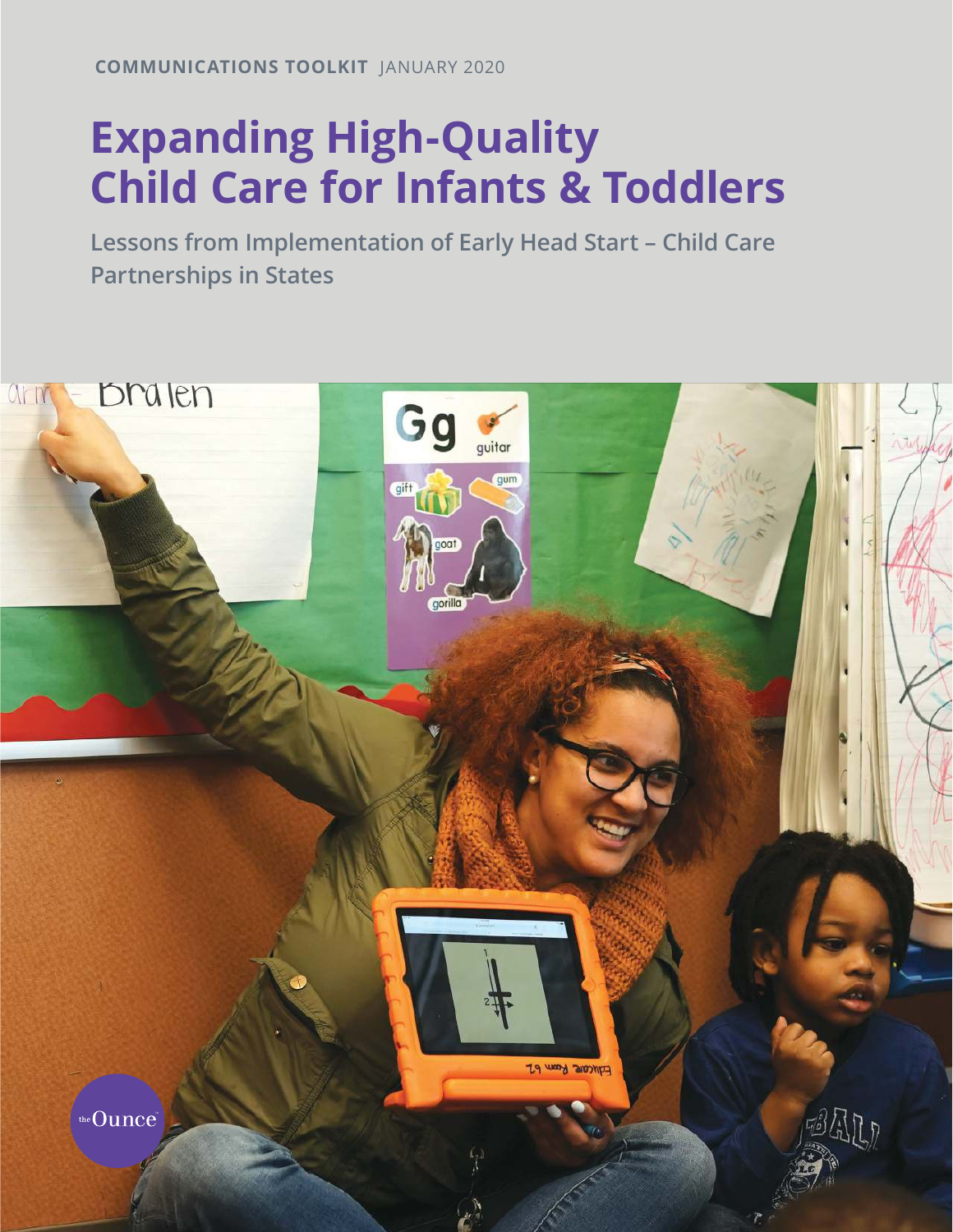# TABLE OF CONTENTS

- **1** Key Takeaways
- **2** Letter to a Legislator

 **If you are a parent, provider, teacher or administrator, let your legislator(s) know the value early childhood programs provide, and also the importance of investing in Early Head Start - Child Care Partnerships.** 

**VOIDS** 

- **3** Template | Social Media Posts
- **4** Template | News Release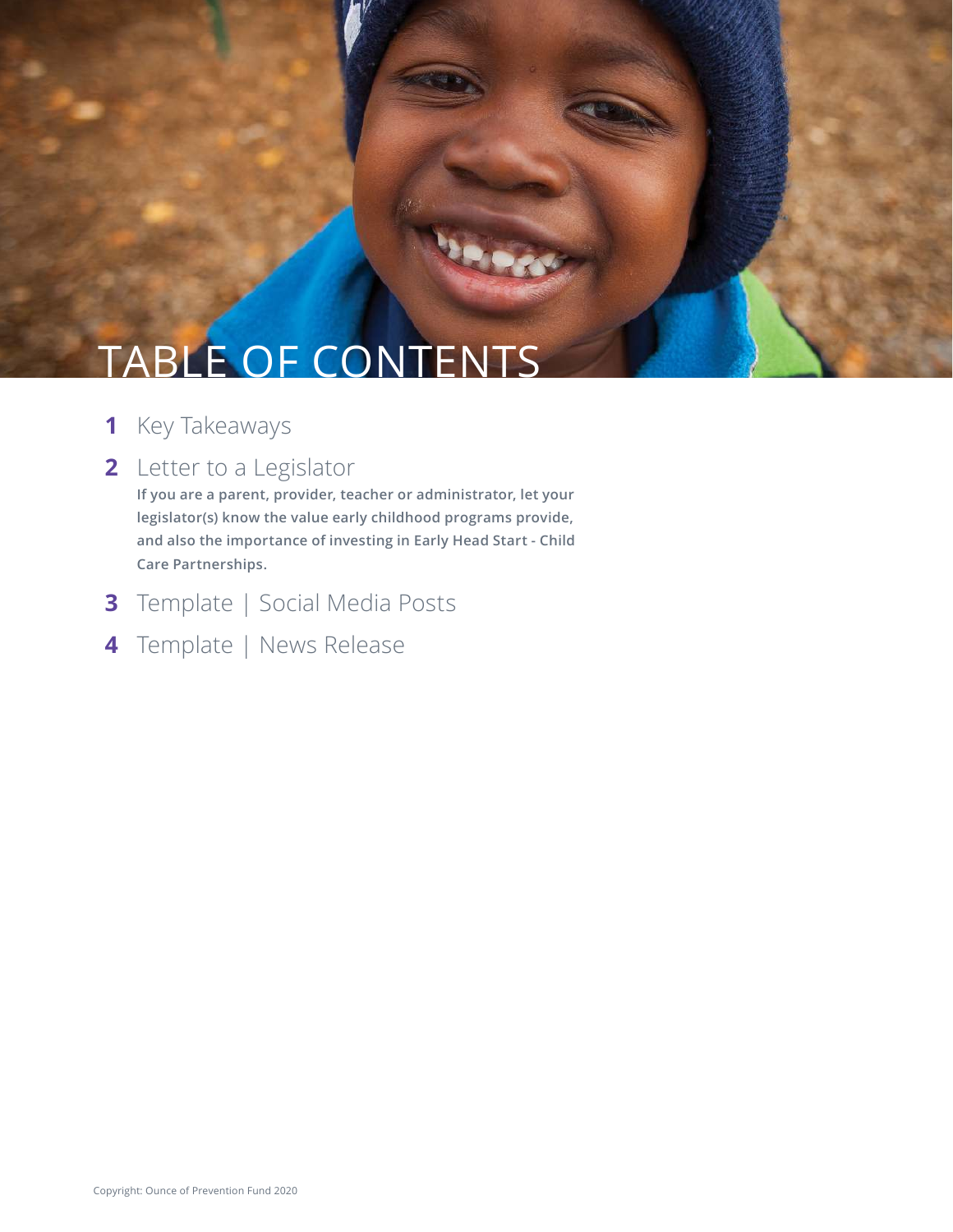# Key Takeaways

*The Ounce recently conducted interviews with a variety of state leaders regarding their Early Head Start – Child Care Partnerships (Partnerships) programs. Interviewees included those who administer a Partnerships grant, and some who supported implementation of Partnerships in their states but did not have a Partnerships grant.*

## **Child Care Background**

- Child care for children under age 3 is especially hard for families to afford.
- Scientific research shows that relationships with adult caregivers build neural connections in the brain by age 3, impacting a child's lifelong health, education and other social outcomes.
- The current state of child care in the United States has young children, particularly infants and toddlers whose parents work but earn low wages, losing the opportunity to thrive before they even reach kindergarten.

## **The Partnerships program is:**

- A federally-funded program launched in 2014 by Congress as a promising solution to the infant toddler child care crisis. The program was created to be a collaboration between a grantee and local child care center or family child (home-based) provider where the partnership agrees to adhere to Head Start Performance Standards in exchange of supports and resources (i.e. coaching, research-based curricula, comprehensive services, etc.).
- Designed for children under the age of 3 from families with income below the federal poverty guidelines; are receiving TANF or SSI; are experiencing homelessness; and/or children in foster care.
- Comprised of over 275 grantees nationwide, partnering with 1,400 local child care centers and 1,000 family child care centers, providing 32,000 infants and toddlers with access to high-quality early care and learning.

### **According to several state leaders interviewed for the Ounce's study, the Partnerships have made it possible for states to:**

- Leverage multiple funding sources and state systems in new ways to support local program success and quality.
- Support continuity of care without interruptions for infants and toddlers in working families with low incomes.
- Raise the bar for what quality infant and toddler child care could and should be.
- Create higher education pathways to build new skills and competencies for the infant and toddler workforce.
- Pilot reforms that were ultimately scaled statewide to improve care for many more babies and toddlers.

### **According to the Ounce's study, there are several opportunities for policymakers at the federal and state levels to strengthen the Partnerships. Some opportunities include:**

- Permanently authorizing the Partnerships and strengthening requirements.
- Increasing funding for the Partnerships.
- Continuing to increase access to high-quality child care.
- Incentivizing states to establish beneficial child care policies.
- Studying and highlighting promising Partnership practices across states.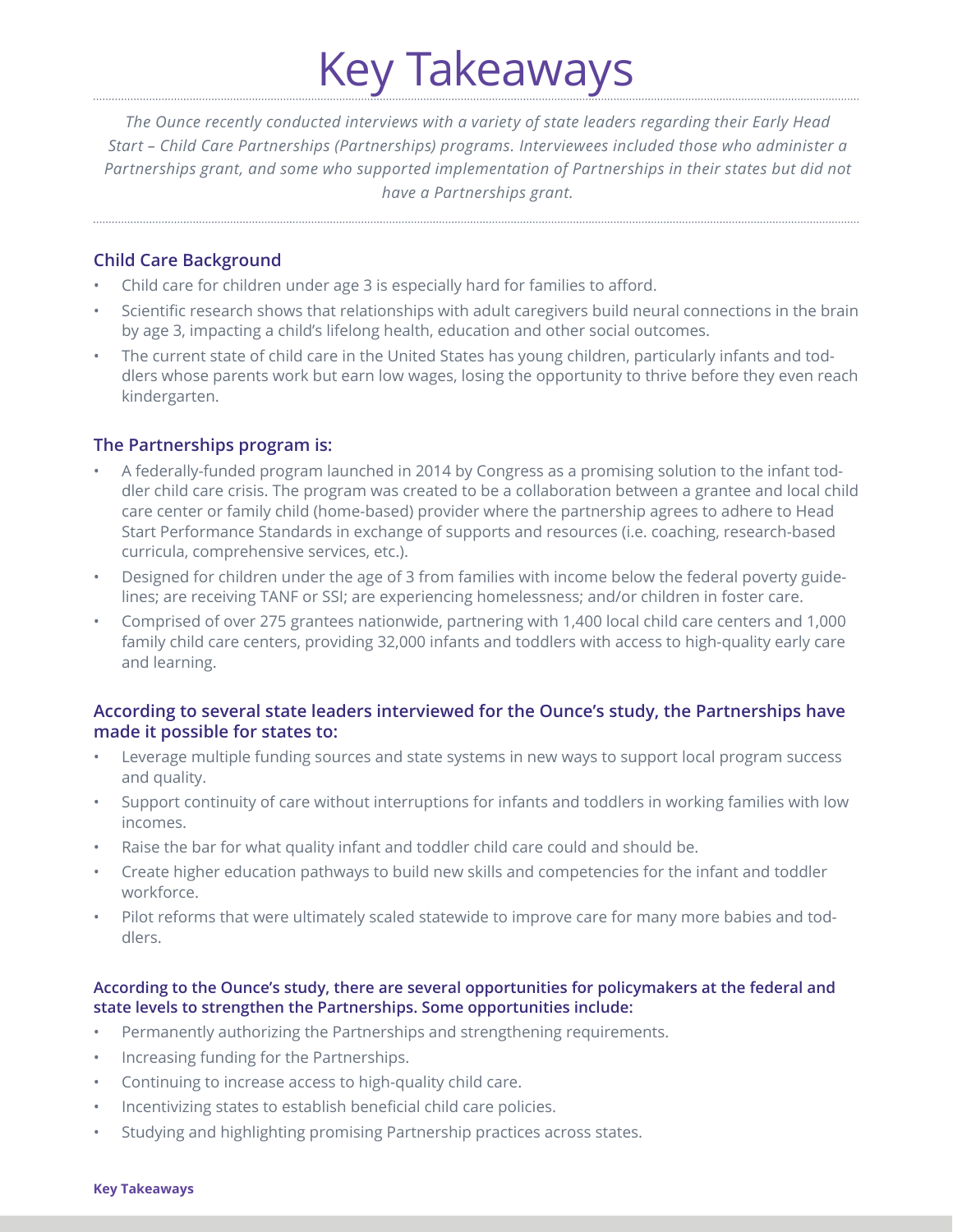## Letter to a Legislator

<<Insert Date>> <<Insert Legislator's Name>> <<Insert Legislator's Address>>

Re: Invest in high-quality child care for children in the United States: Increase funding for the Early Head Start - Child Care Partnerships programs

Dear << Insert Legislator's Name>>,

Access to high-quality early childhood education is essential to the future success of our youngest learners and their families, especially working families earning low wages and living in underserved communities. However, the lack of affordable high-quality child care for infants and toddlers is at a crisis level. Nearly 5 million children under the age of 5 living in families with earnings below the poverty level do not have access to experiences that promote healthy development and learning. In 2014, Congress addressed this challenge by appropriating \$500 million to expand access to Early Head Start, which included the creation of a new Early Head Start–Child Care Partnerships program (Partnerships).

It is essential that funding allocations for the Partnerships like this one continue into the future.

With those dollars, as of 2017, the Partnerships program has funded 32,000 Early Head Start (EHS) slots for infants and toddlers, supported the professional development of 8,000 early learning educators, and partnered with 1,400 child care centers and 1,000 family child care programs. Partnerships have empowered local community child care businesses to improve their quality and provided pathways to strengthen the early childhood workforce in several states across the country. Through the Partnerships, we have seen tremendous strides achieved in ensuring the expansion and sustainability of high-quality child care across the United States.

An investment in the Partnerships program is an investment in securing bright futures for many more young children across the country. I strongly urge you to champion for funding increases for child care in the future, specifically toward the Partnerships, because when you change the first five years, you change everything.

Sincerely, <<Insert Your Name>>

Office of Head Start, Administration for Children and Families, U.S. Department of Health and Human Services. (2017) "Early Head Start–Child Care Partnerships: Growing the Supply of Early Learning Opportunities for More Infants and Toddlers." https://www.acf. hhs.gov/sites/default/files/ecd/ehs\_ccp\_brochure.pdf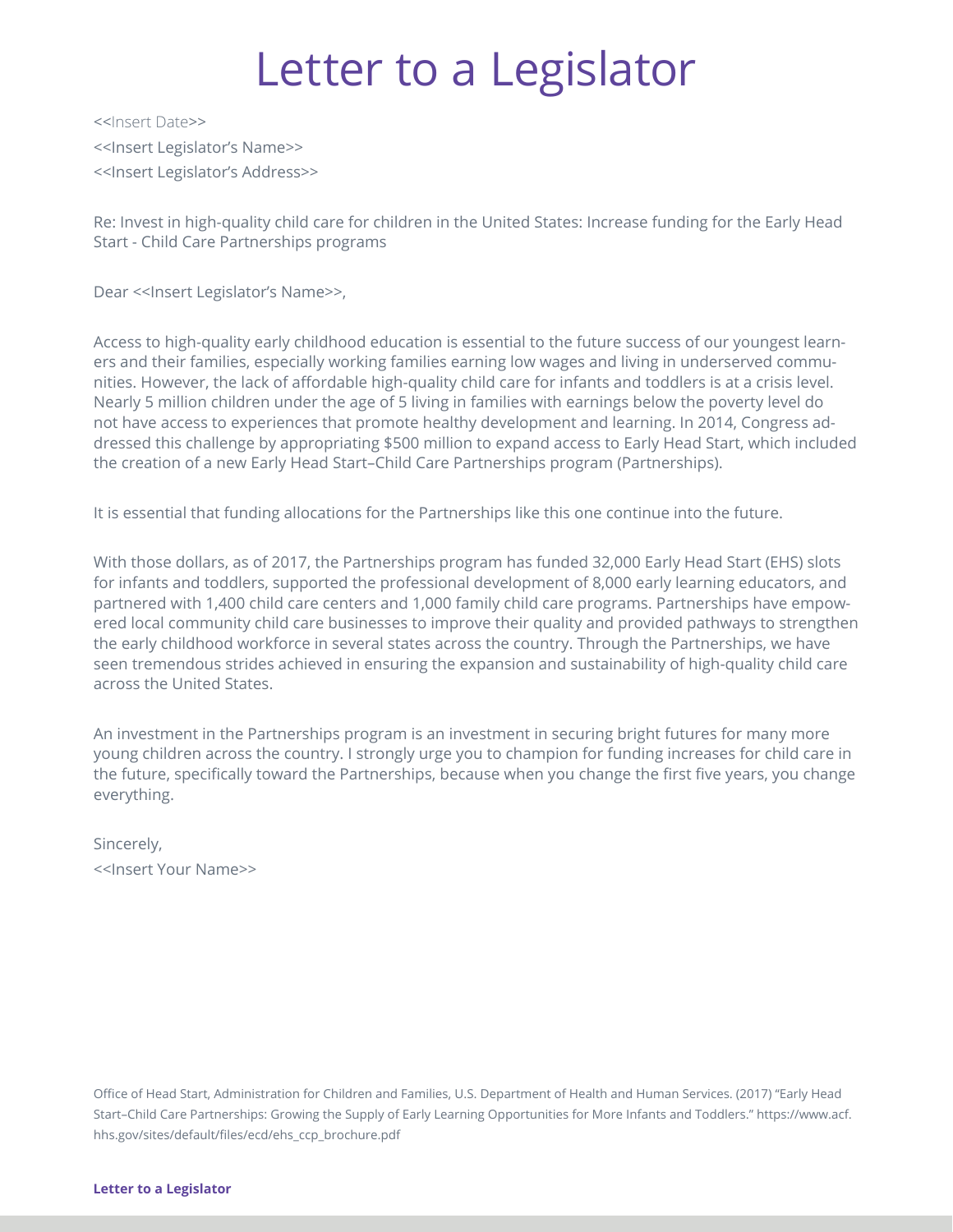# Template | Social Media Posts

### **Facebook**

In 2014, Congress deliberated about how to address the alarming state of child care, deciding to appropriate \$500 million to expand access to Early Head Start programs. This funding included the creation of new Early Head Start – Child Care Partnerships. We are excited to be featured in the @OunceofPreventionFund's newly-released research on the influence of the Partnerships. Learn more about the report and check out our state profile at [www.theOunce.org/Partnerships.](http://www.theOunce.org/Partnerships)

### **Twitter**

Thrilled to be one of the states featured in @theOunce's research on the vital need for increased funding for high-quality child care for our infants and toddlers. Learn more about the report and check out our state profile at [www.theOunce.org/Partnerships](http://www.theOunce.org/Partnerships).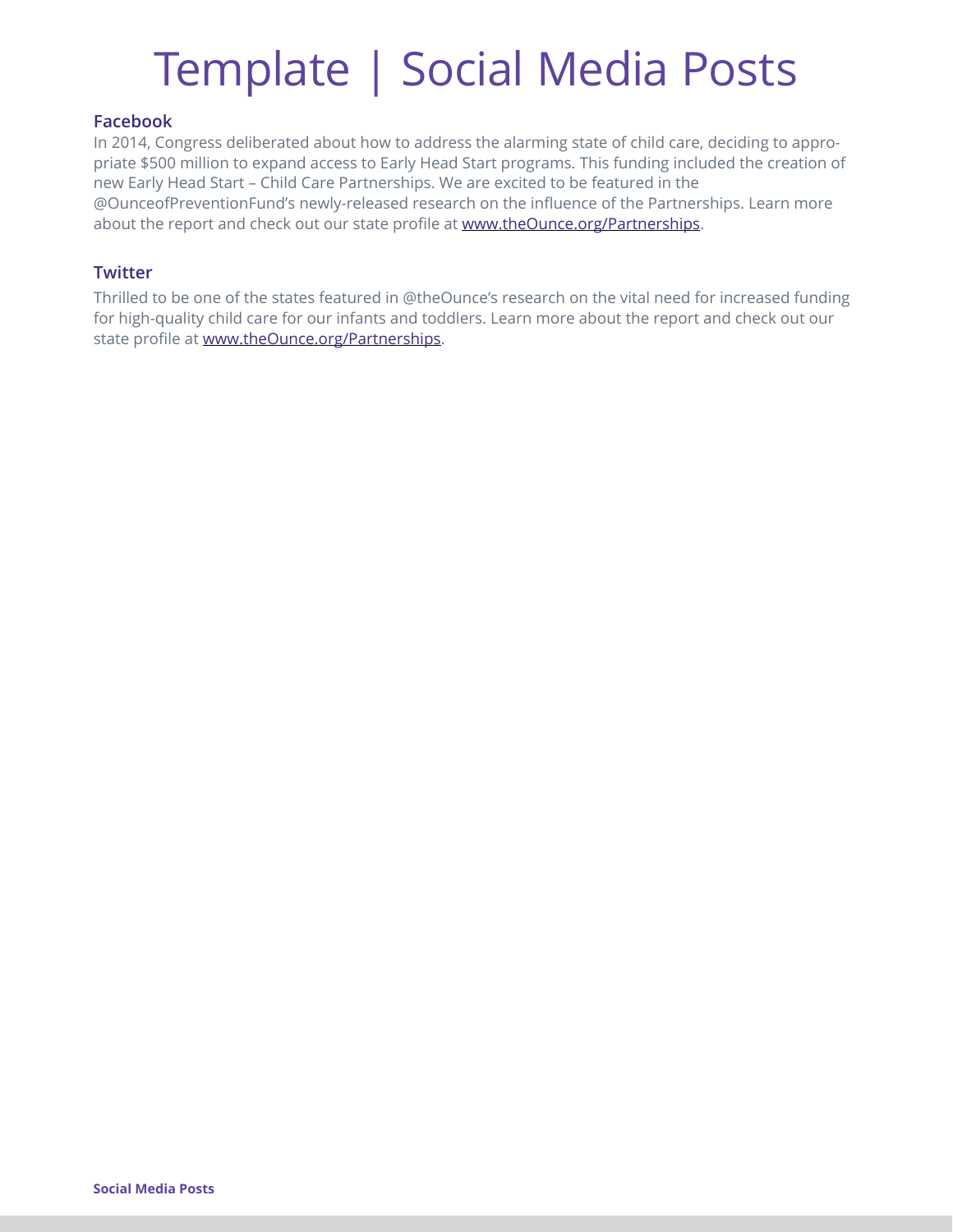# Template | News Release

We're excited to announce the release of a new policy paper that features << Insert Organization>> and the work <<Insert State>> is doing to ensure our youngest children have access to positive and quality child care opportunities. The paper, [Expanding High-Quality Child Care for Infants & Toddlers](http://www.theOunce.org/Partnerships), highlights key findings that demonstrate the importance of high-quality child care and provides key recommendations for expanding and strengthening the current Partnerships program.

The Ounce of Prevention Fund (the Ounce), a Chicago-based nonprofit organization focused on providing access to high-quality early childhood education and care to children and families, conducted interviews with a variety of state leaders regarding their Partnerships programs. Interviewees included those who administer a Partnerships grant (Alabama, D.C. and Georgia), and some who supported implementation of Partnerships in their states but did not have a Partnerships grant (Louisiana, Maryland, Oklahoma and Washington).

<<Include Anecdote from Organization or State>>

The Ounce found that across states, Partnerships have:

- Leveraged multiple funding sources and state systems in new ways to support local program success and quality.
- Supported continuity of care without interruptions for infants and toddlers in working families with low incomes.
- Raised the bar for what quality infant and toddler child care could and should be.
- Created higher education pathways to build new skills and competencies for the infant and toddler workforce.
- Piloted reforms that were ultimately scaled statewide to improve care for many more infants and toddlers.

<<Include Quote from Organization or State Leader>>

Learn more about the report and check out our state profile at [www.theOunce.org/Partnerships.](http://www.theOunce.org/Partnerships)